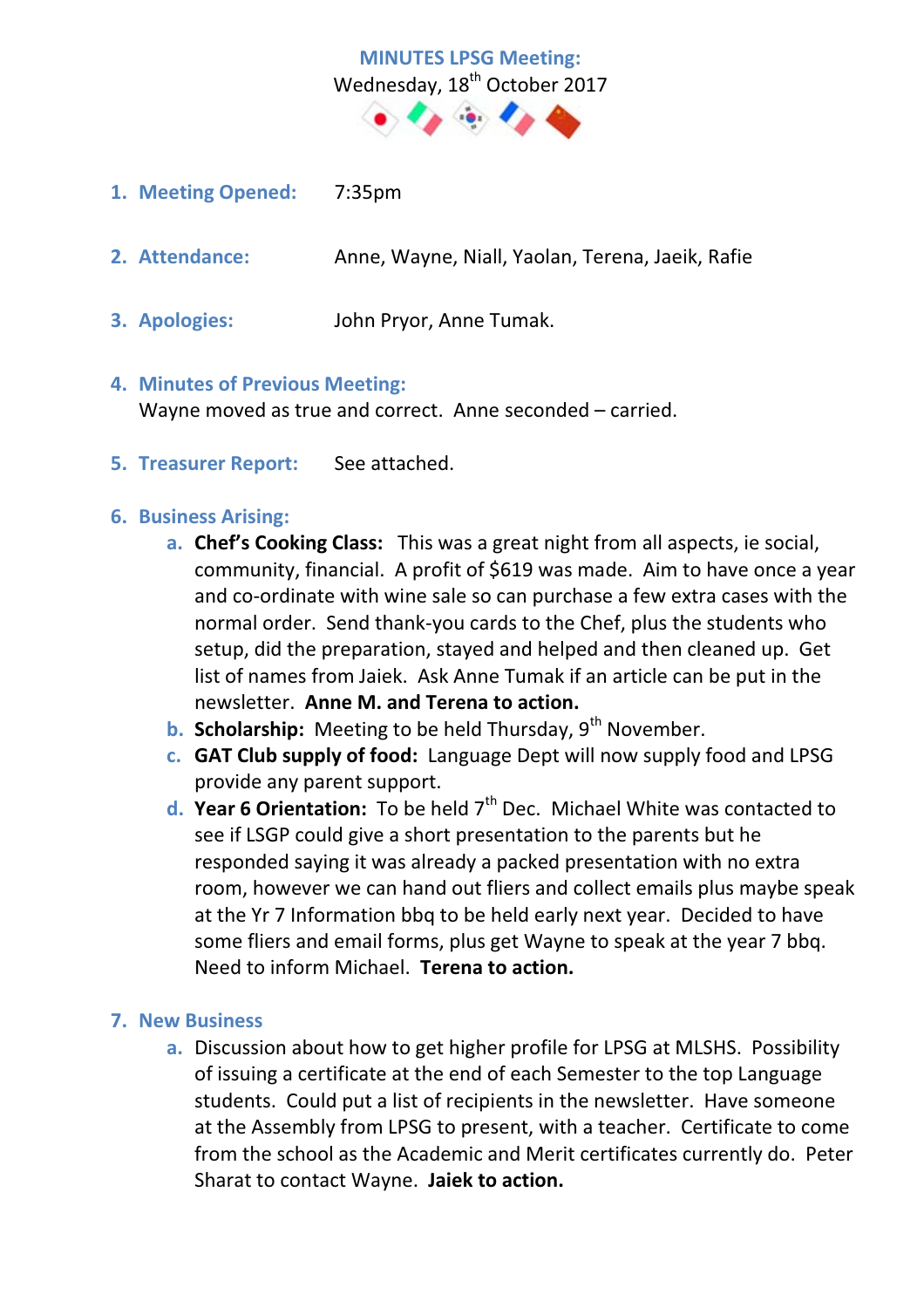- **b.** Wayne to organise a wine Fund Raiser for near the end of term. Marketing of this via John Pryor, LPSG email list and ad hoc eg Coffee Club. Proposed by Wayne. Seconded by Jaeik.
- **c.** Update from P&C Rep Naill John Pryor is planning to attend a meeting of each sub-committee. All financial decisions must go via the P&C and have motions. Eg Fund Raising functions must run the correct WACSSO way. Once finalised, details regarding this will follow.
- **d.** Final meeting to be held at Fitzgerald St Seafood Restaurant (Chinese), North Perth which was Anita Chong's favourite. A 10 minute meeting will be held first then have a meal. Start time is 6:30pm. **Anne to action.** Note to be sent to parents re venue change and RSVP to Anne. **Terena to action.**  All language teachers to be invited, plus new Principal, Lesley. **Terena and Jaeik to action.**

# **8. Teaching Report:**

Rafie updated re the Chinese Languages. The senior school is basically completed. Year 12 spoken ATAR exams are done. The China Tour for next year,  $1<sup>st</sup>$  term break, is almost organised. Next Tuesday's parent information night will include the Travel Agent. This year's Tour did not go ahead due to low numbers in year 9 and year 10, with very low numbers in GAT. This is possibly due to illness of key teachers at the time. Hopefully about 20 will attend the tour next year, from yr 9 to yr 11. The numbers have stabilised now to a normal level and there should be enough for the following year's Tour too. Greater class numbers helps with Competition numbers, parent support etc.

Discussion re teacher representation at LPSG meetings – maybe have a rotation of the rep. Possibly LPSG and Language teachers meet early next year - maybe for a morning coffee or  $1<sup>st</sup>$  meeting next year or at the Language Soiree. LPSG aware of minimising out of school time for teachers.

**9. Next Meeting:** Wed 15<sup>th</sup> November, wk 6.

**10.Meeting Closed:** 8:35pm